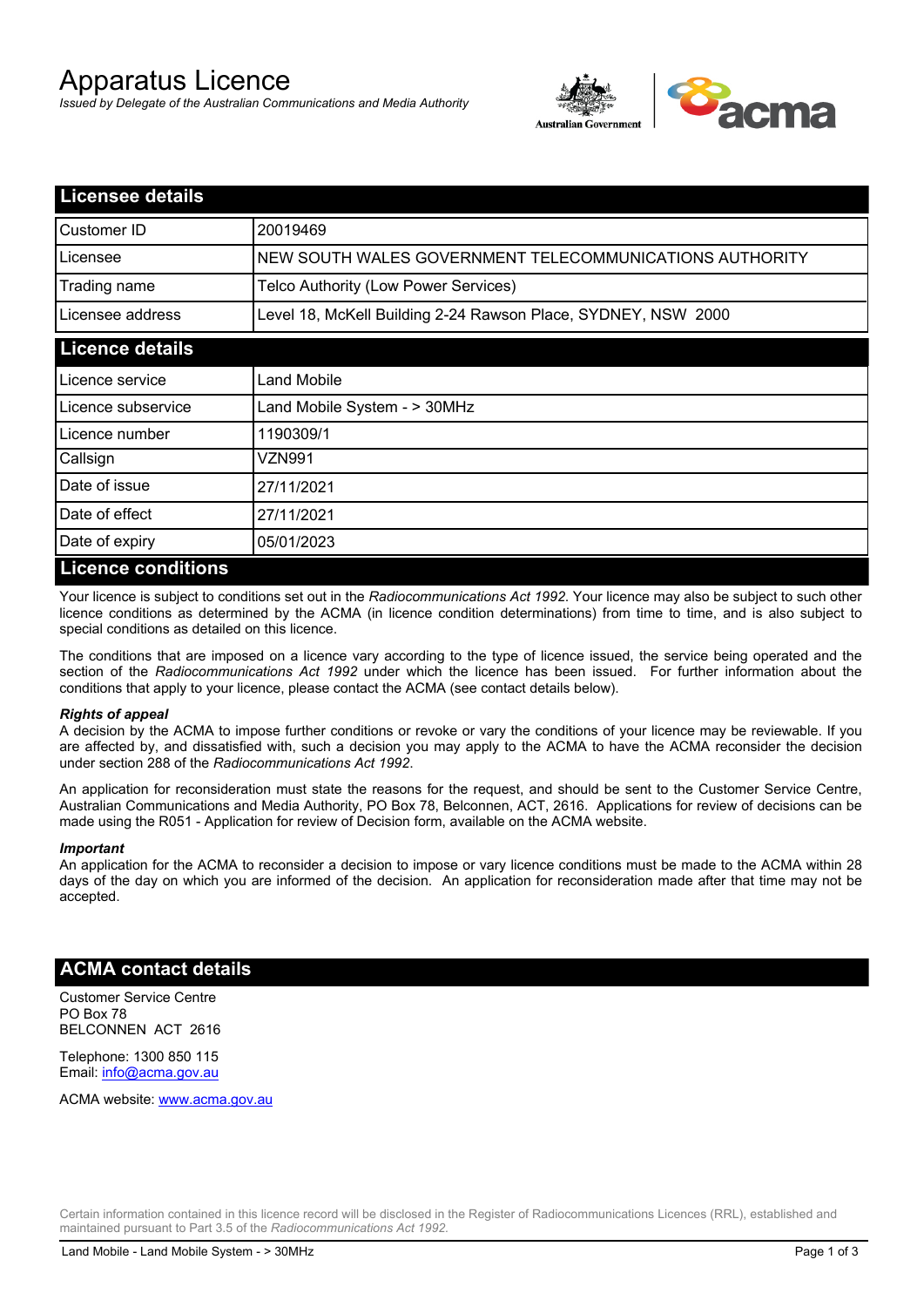# **Advisory Notes applying to licence no.: 1190309/1**

Conditions applicable to the operation of Land Mobile System station(s) authorised under this licence can be found in the Radiocommunications Licence Conditions (Apparatus Licence) Determination and the Radiocommunications Licence Conditions (Land Mobile Licence) Determination. Copies of these determinations are available from the ACMA and from the ACMA home page (www.acma.gov.au).